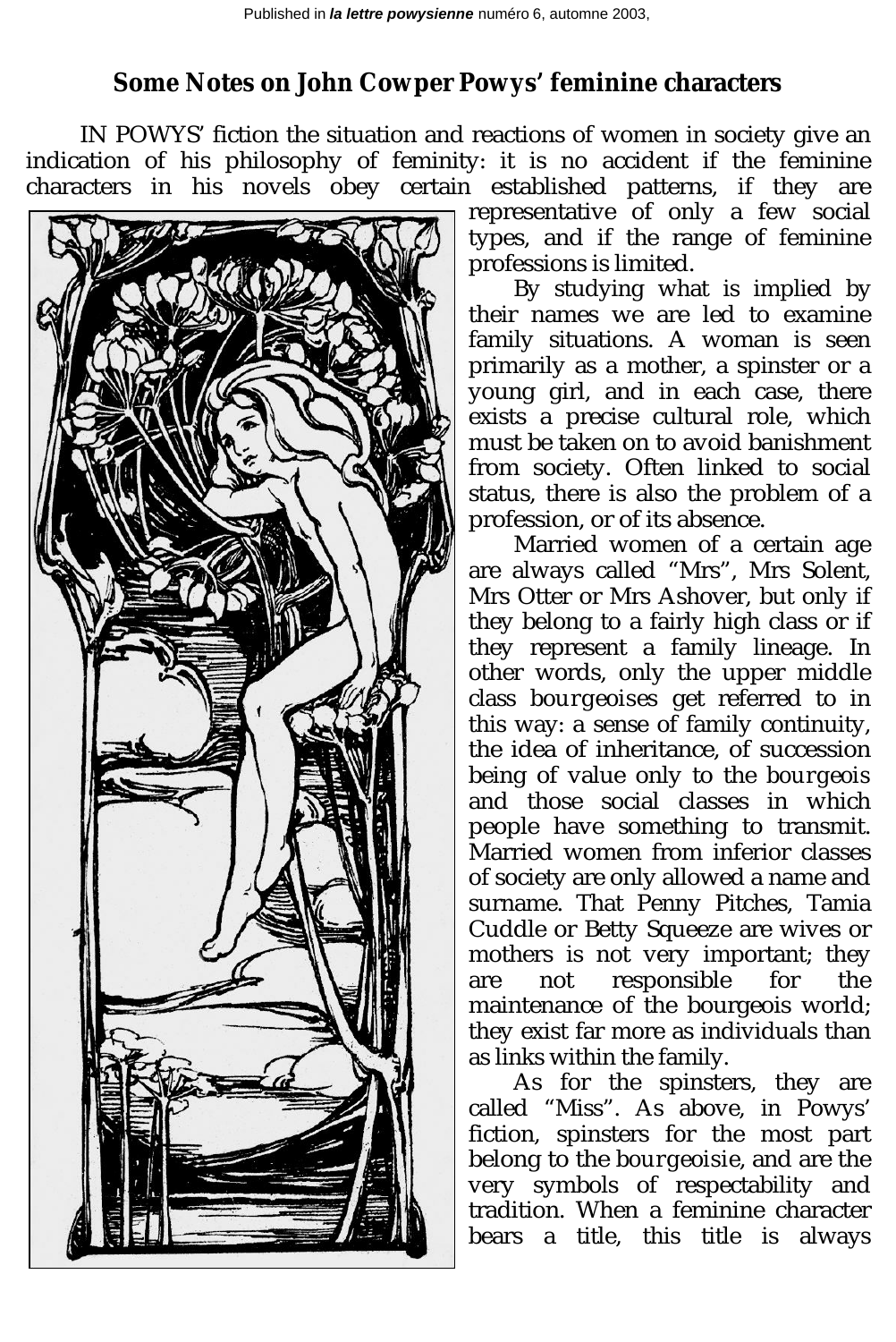mentioned; for instance Rachel Zoyland is always "Lady Rachel".

Young girls and little girls are named by their first name or their name and surname, as are also certain married women who in some way do not confine themselves to their role as wives. For instance Persephone Spear who lives as though she was not married, Lucinda Cobbold, the wife of a famous clown, but above all the zany woman of "elsewhere", or Nancy Quirm, hardly Enoch Quirm's wife.

Finally a whole series of feminine characters are known only by a first name or a nickname. These are generally poor women, like Mad Bet, or gypsy witches like old Betsy (*Ducdame*) or Gypsy May (*Weymouth Sands*). All these women are on the fringe of society, which does not mean, however, that they do not play a part in society. To this category we must add women with a still more ambiguous status, who, by profession or by choice, are bawds. I mean the "mothers": Mother Legge, official and almost sacred procuress of Glastonbury; Mother Urgan, sensitive to feminine charms, but even more so to money.

The meaning of the names chosen is as revealing as the different ways of naming women. A few examples will be enough to see that all the names in Powys' fiction are significant. Morwyn in the eponymous novel is the very image of the young girl, of the maiden, and Morwyn in Welsh means exactly that: "young maiden"; and to reinforce this symbol, Powys does not give her a family name. Perdita, with such an evocative name, is not only "lost", "*perdue*"<sup>1</sup>, but she is also Perdita "Wane", thus recalling "decline" and a "wan" decline, to boot.

Persephone Spear, the girl-boy, the androgyne in spirit is Persephone the goddess who reigns in the underworld, but "spear" masculinises her, the spear being a man's weapon but also the symbol of the male organ; let us also note that "the spear side of the family" means the male line of descent, which can only emphasize her masculine character.

In *The Inmates* Antenna Sheer, the mermaid confined to a mental hospital after having tried to kill her father, has a name which is also meaningful: the word "sheer" means "clear", "pure", "absolute" as an adjective, and "to swerve" in nautical use as a verb (which reminds us that Antenna's mother drowned and that her image is obsessing the young girl), or it can also mean to go off in a new direction. Tenna therefore is the young girl who goes to the bitter end, and who because of this has "swerved", has left the right track, violating the basic rules of society — to respect or love one's father — and who finally flees.

Mad Bet, whose real name is Bet Chinnock, is crazy, and Bet, a diminutive of Betsy or Betty, also means "a wager". Mad Bet, the "crazy gambler" is the person who instigates the tragedy by betting on life and death, by choosing the victim fortuitously: Tom Barter dies, in place of John Crow, but it is purely by chance, and John Crow wins because he put all his bets on Mary.

A character's name, thus, plays a triple role: it links the feminine and masculine characters, (John and Mary Crow are cousins before being husband and wife but they have the same name. Might they not in fact be the same

<sup>1</sup> Although one does find the word "perdu" in the OED, it now has other meanings in English, whereas the association with "lost" is irresistible and immediate for a French reader.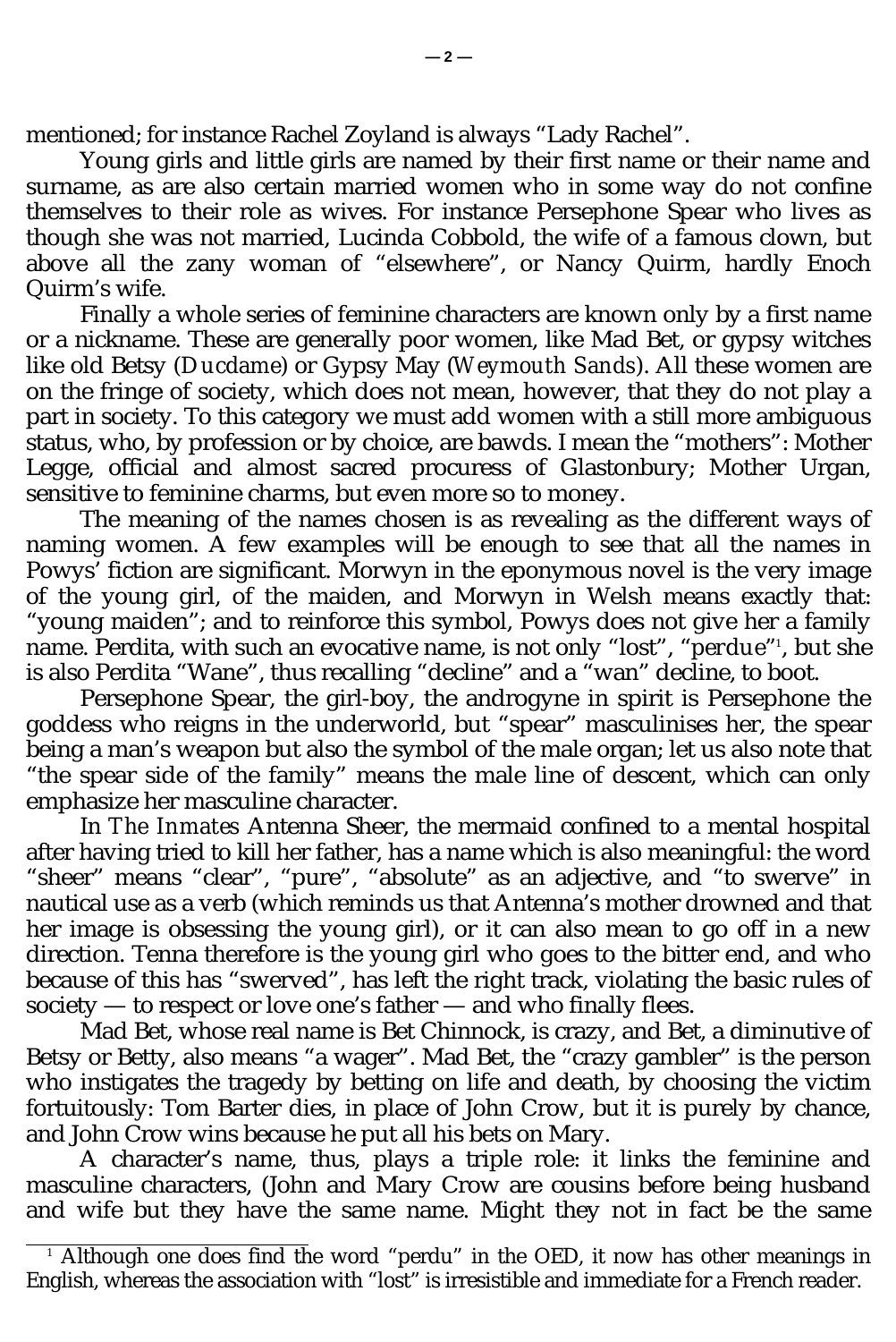character?), it implies a certain social standing or the absence of it, and finally it is often in itself a rich source of information on the character.

But woman is also defined in the eyes of others, and sometimes in her own eyes, by her family position. Society can only function if its members can be classified, that is to say if they conform to some norm. And a family position also implies a part which must be played, the more so for a woman, at least in our culture.

Family positions are very diverse. We note that little Sis Cole for instance is already confined to a precise role. Belonging to a band of children, she is "burdened by the care of her brother Bert"<sup>2</sup> and at the age of ten plays the part of a mother. On the other hand, Caddie, Dr Higginbottom's grand-daughter (*Weymouth Sands*) and Olwen Smith (*Wolf Solent*) who live in precarious situations, are over-protected and are treated by adults in a very different way to boys. Only "Morgan-Nelly" (*A Glastonbury Romance*) offers the picture of a little girl somewhat apart, but if Nelly Morgan is totally independent and lives her childhood with the freedom a boy would have, it is because she is an exceptional being.

For what is striking in the little girls Powys describes is to see to what extent they are already conditioned by their future status as women: they are asked either to assume the condition of mother which will be theirs, or to behave as "well brought-up girls" and to renounce adventures and boys' games.

As for young girls, they are single by definition. Their family situation is explicit: they have suitors and are awaiting marriage, and — this is not incompatible — they live with their fathers.

In fact, whether it be little girls, young girls, married women, with the exception of spinsters who have, at least officially, settled the question, it is impossible to imagine a woman without a man nearby, or rather without any attachment. A married woman must have children; this is so true that the sterile Netta Page (*Rodmoor*) cannot consider marrying Rook Ashover, and that Tilly Crow, wife of the great industrialist of Glastonbury, is ready to adopt her husband's illegitimate daughter.

A woman is therefore expected to behave in a certain way. And even old maids who, in Powys' fiction, live alone with their servant, feel obliged to intervene in family problems, because they are unattached. Jenny Dearth (*Maiden Castle*) for instance, is divorced and extols equality of man and woman, but "she likes to befriend the bad, while *she* stays good..."<sup>3</sup> and she is practically driven into Claudius Cask's arms by her entourage, people who think a woman cannot forever refuse a man who loves her: "You are behaving like a woman *who's never lived with a man* (...) You are a bigoted old maid, that's what you are, and I am ashamed of you"<sup>4</sup> , says her father. From beginning to end, according to the different phases of her life, a woman is locked into a network of family ties which weighs more or less on her life, which can point her in such and such a direction, but from which she has very often more difficulty extricating herself than a man:

<sup>2</sup> *A Glastonbury Romance*, Simon & Schuster, 1932, p.163

<sup>3</sup> *Maiden Castle*, Simon & Schuster, 1936, p.68 / University of Wales Press, 1990, p.55

<sup>4</sup> Ibid., p.446/409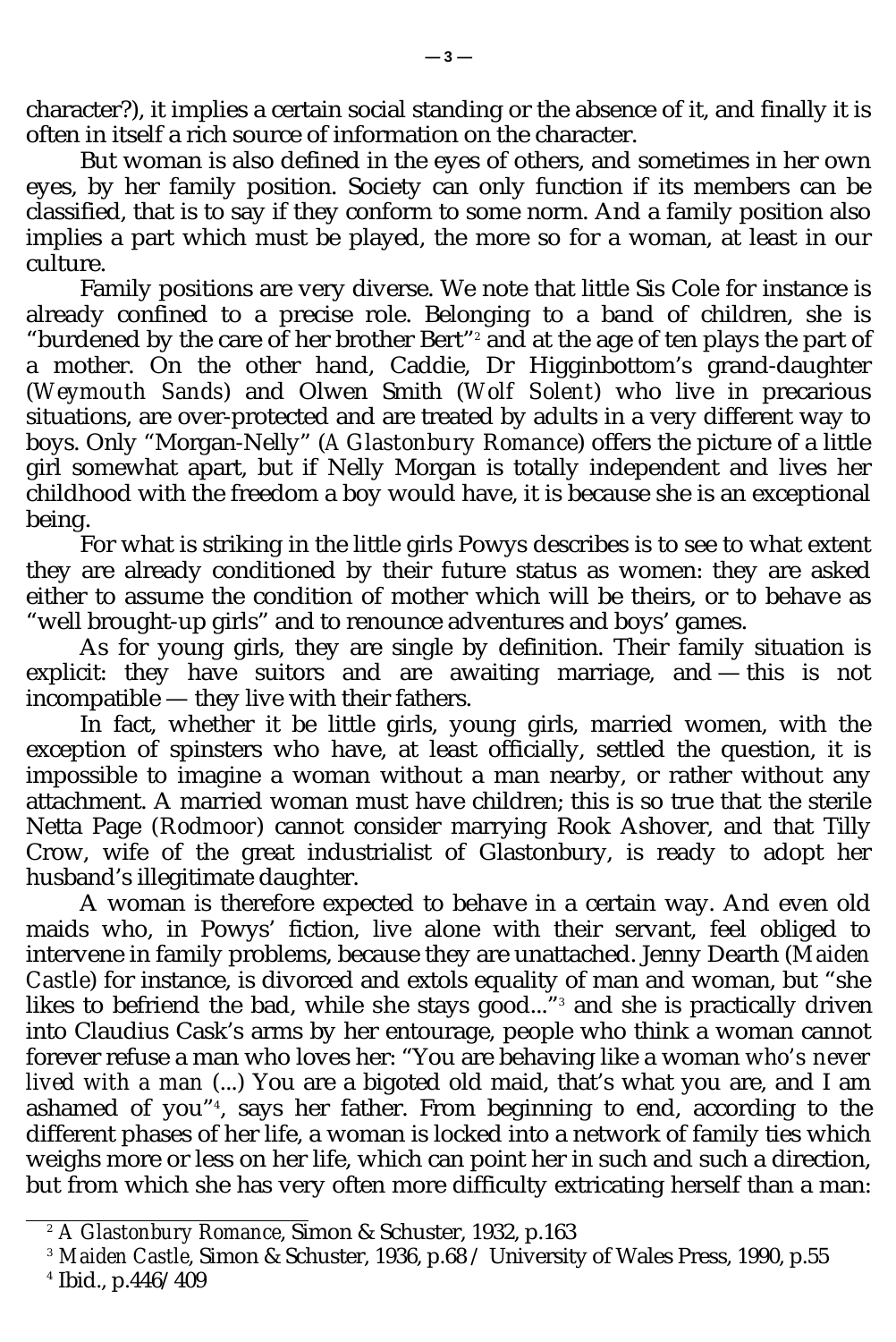as a girl she will go from her father's house to her husband's; as a mother, she is mainly responsible for the children; as an old maid, she sees it as her duty to take charge of order and of the traditional smooth working of things.

One must note that, in Powys' work, things are far more complex. Most of his characters are in very complicated family situations, and this very complexity may lead us to new perspectives on his conception of feminity.

Overall three different types of position within the family may be observed: the illegitimate, the orphans, the "aliens". In practice, all the characters, masculine and feminine could be subjected to this analysis. For that matter, Powys' position remains the same in each case:

— The illegitimate: Nelly Morgan, daughter of Jenny Morgan and the industrialist Philip Crow, has never been recognized by her father. Her mother works all day as a charwoman and gets drunk every night; and Nelly Morgan "became to her mother at these times as if she were totally invisible, inaudible and non-existent."<sup>5</sup> She is therefore always alone and almost an orphan.

Olwen Smith lost her mother at birth. She lives with Smith the hatter, who passes as her grandfather, and Mattie Smith, an illegitimate daughter who is in fact Wolf Solent's half-sister. Olwen is the daughter of Mr Malakite, the bookseller, and the result of his incestuous love with his eldest daughter.

We are confronted here by two situations of bastardy. The theme of the bastard, so often exploited in literature, is that of a hero who owes nothing to his birth (except in most cases difficulties) and who, if he succeeds, owes it to his own merits only. The problem of a female bastard is a little different because in the eyes of society a woman's aim in life is not success in confronting professional or social obstacles, but marriage, a good reputation and belonging to a certain class.

One characteristic common to the situations of female and male bastards is that for this very reason they are not seen as occupying any well defined social position: Nelly Morgan's mother comes from the lower class, but Nelly is also the daughter of one of the mightiest men of Glastonbury. Illegitimate children are nobody's children, therefore they are everybody's children. Powys plays precisely on such unlimited possibilities: Nelly Morgan and Jenny Morgan, her mother, are doubles of the same character. Both are eccentric and wild: Jenny chats with her dead husband and her daughter talks to herself, as though they belonged to another world than that of the men who are around them. And such is indeed the case for, given the importance of Celtic mythology to Powys, it cannot be by chance that he gave his heroines the name of Morgan: according to Geoffrey of Monmouth's *Vita Merlini*, in Avallon lived nine sisters (nine fairies) and Morgan was the fairest of all.

Olwen Smith, my other example of a female bastard, is in such an entangled family context that, again, one may say that she is nobody's daughter: her real parents, (Malakite and his daughter), are struck out of her life; her so-called grandfather dies; her so-called aunt (Mattie Smith) gets married and entrusts her to her real aunt, who is also her half-sister, since they have the same father! A complicated situation if ever there was one... Could it be that on his part Powys wants to make us aware of a quite conscious refusal of family ties? This loathing

<sup>5</sup> *A Glastonbury Romance*, p.163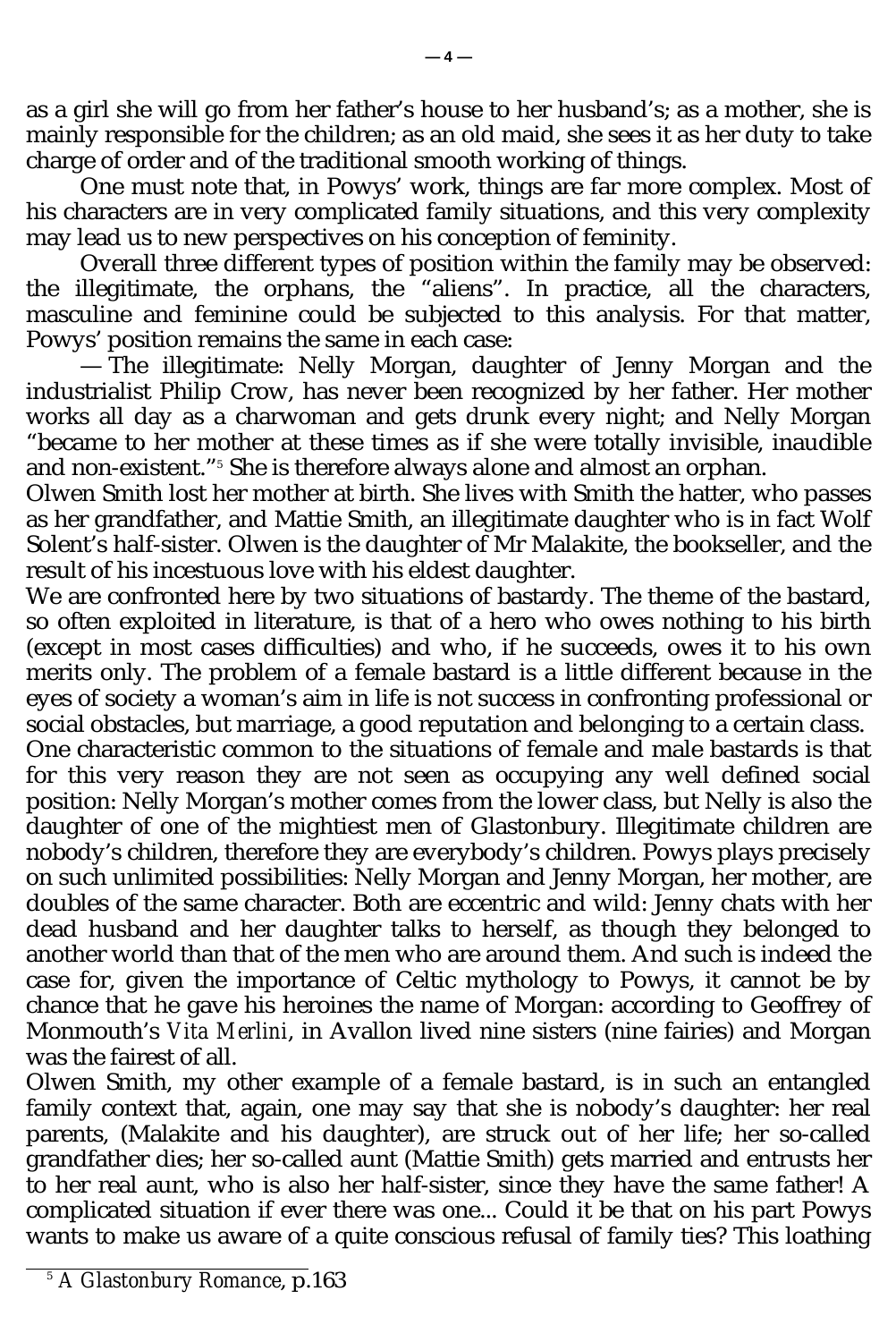for the parents-children link will be one of the themes in *Ducdame*. Powys will more than once proclaim the strength of sterile love and will even declare: "No one has ever lived who more devoutly wished that children were born from trees, or, like the warriors of Cadmus, out of dragon's teeth sown in the earth."<sup>6</sup> To make bastards of his characters, boys or girls, is a hidden way of having them be born from trees or dragon's teeth, since they are then rejected by human society.

— Fatherless or motherless orphans or orphans who have lost both parents, also appear frequently. Perdita Wane has no family and is brought up by an elderly aunt; this was inevitable: was it possible to imagine a fairy coming from a distant isle, in search of the poet who is to save her (Skald, the poet of Scandinavian legends, is the name of the hero), trailing her family with her? Antenna Sheer has only her father, whom she hates, as her mother drowned (whether by accident or not? To resolve this question is one of Antenna's problems). Peg Grimstone is living with a father who deserts her and holds her responsible for his wife's death; as for Christie, her father is a little *too* loving.

So we always encounter these family maladjustments. (Are they unexpected or unavoidable from an author who was so involved with his parents and his ten brothers and sisters?) There is in him a refusal of the "classic", "normal" family, father-mother-child, as if the parents-child relation could not co-exist with the man-woman couple, as if the child-father or child-mother couple could only kill the father-mother couple. Powys insists: when, on rare occasions, he accepts the idea of a "complete" family, he manages to do it in such a way that the same problems are encountered notwithstanding.

— The "aliens": that is to say women who although they live inside a united family, are in fact cut off from that family. Megan, Geard's wife, has two daughters, but "she was uniformly cold to both"<sup>7</sup> and although she is attached to Geard, there is between the two a distance which Megan, locked up in her dreams and in the scornful reticence of a descendant of the Rhys (a great Welsh family), never seeks to cross. She wants to be "alien" to what is of interest to the other members of the family, just as Gerda Torp is "alien" to her family with which, however she has an affectionate relationship. Gerda is "alien" because she is so fair that her beauty makes her "more than human". She does not want to be only Mr and Mrs Torp's daughter since she belongs to a super-human world. Here too the image of the family is destroyed.

Studying family situations in Powys' novels is to discover his loathing of the family and the continuity which it represents, but it is also to discover that if he wishes his heroines to be free of family ties, it is because these are fetters which hinder them from belonging fully to a lover. "Was she one of those girls (...) whose heart can be hardened permanently against a lover by the deadly force of family ties?"<sup>8</sup> the narrator is wondering, about the woman he loves. A pertinent question.

A third approach to Powys' feminine characters is to scrutinize their professions, or lack of profession. In Powys' fiction we find scholars, doctors,

<sup>6</sup> *Autobiography*, Colgate, 1968, p.223

<sup>7</sup> *A Glastonbury Romance*, p.142

<sup>8</sup> *Morwyn*, Village Press, 1974, p.287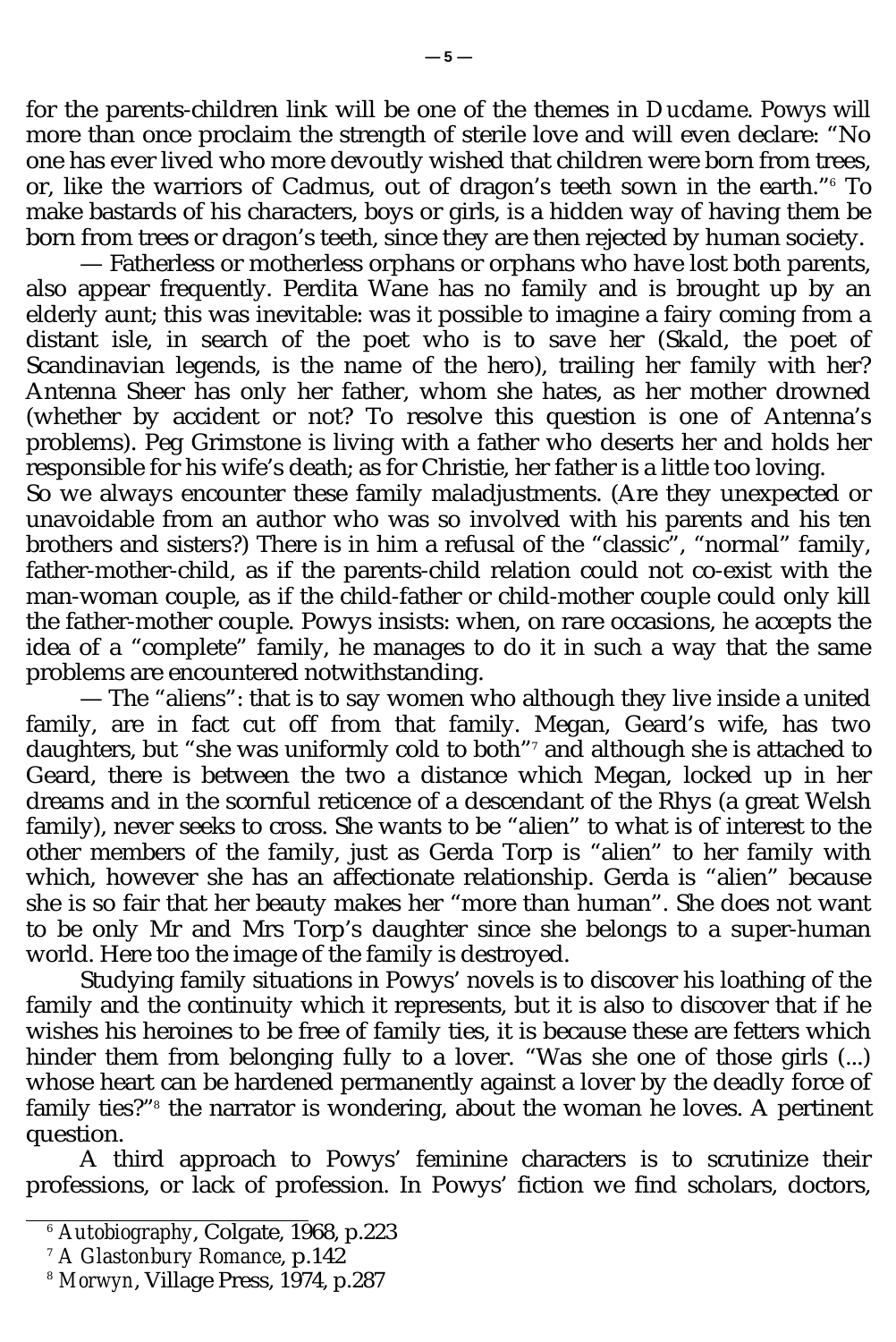writers, clergymen, preachers, professors, industrialists, workers, but feminine professions are scarcer.

Most women are idle: they either live on their private income or are kept by a man; those who do work fall into two classes: they practise more or less artistic professions, "pseudo-professions"; or they are barmaids or servants.

— Women without a profession: married women belonging to middle or upper middle class do not work. The most perfect incarnation of this is Tilly Crow, wife of the great industrialist of Glastonbury. Tilly has no profession and she has a servant to do all the chores. She lives most of the time in a world of her own, and shows little interest in her husband's plans. She is in fact totally "free" and she fills this freedom with childish dreams, from which her husband Philip, and men in general, are excluded.

Women who live on their income, old maids, also divide their lives in two: they take an interest in the town where they live, have their opinion on social problems, on the one hand they care (often indiscreetly) for other people, and on the other they concentrate a good part of their energy on their servants and on the domestic world. Through what they are and their way of life these women of leisure therefore have a part to play, maintaining both social and domestic order and making sure tradition is respected.

Most of the young girls are also free. Christie Malakite and Mattie Smith manage their widowed father's household, but the others do nothing; or rather, they are doing something: waiting. They are waiting for a change in their life, an event, marriage. But they do not try to take advantage of this time by studying or learning a profession. When Mattie finds herself alone after her father's death, she is totally at a loss and quite incapable of providing for her needs. The freedom of young girls who do not have to work for their living provides "a latency period" which enables them in fact to find themselves, to discover what life can bring to all the senses and to discover the multiverse which surrounds them. We will see that this "time for living" is a privilege Powys is happy to grant his feminine characters.

— Women who work. First problem: the choice of a profession. Other than becoming servants or barmaids, what is possible? Mary Crow and Perdita Wane are "companions"; Lady Rachel writes a newspaper to help the man she loves; Netta Page was an actress (second-rate), Thuella Wye is a painter and Wizzie Ravelston a circus girl...

These professions have one point in common: they allow the women who practise them to enjoy great independence in their work, and above all they allow them complete freedom of mind. Even if some of them, like Wizzie, have a passionate interest in their work, these activities are never overburdening, they do not hinder "real life" for the characters; they do not exhaust them, do not "devour" them. They are even sometimes seen as the means of escaping from others, as "secret domains" enabling the heroines to bloom. This somewhat marginal aspect of women's professions, of work which liberates more than it confines, is underlined by the character of Mother Legge the procuress. To be a procuress is a profession, but a special profession, not because it is immoral, but because, for Powys, it is "sacred".